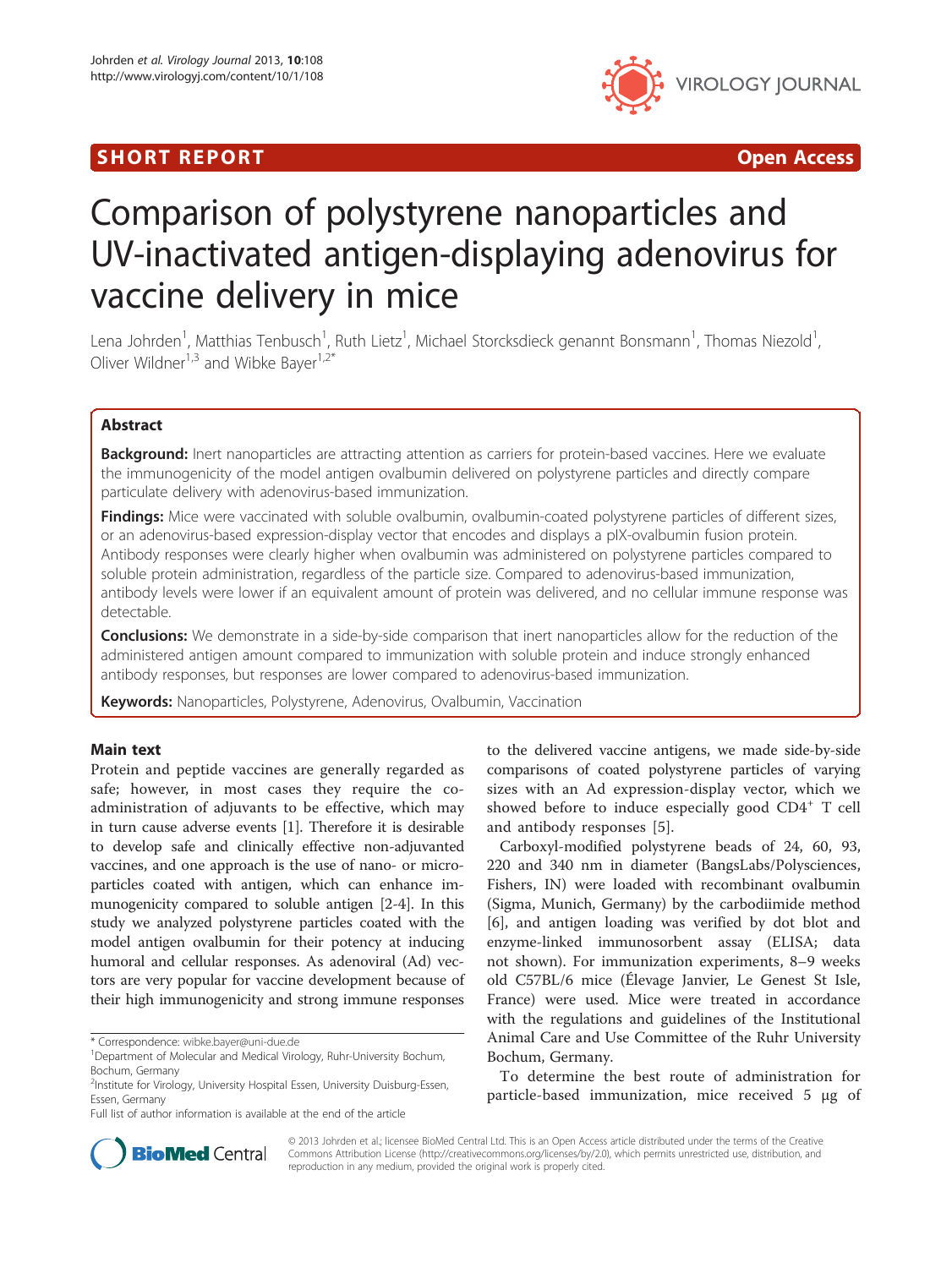soluble ovalbumin or ovalbumin loaded on polystyrene particles diluted in 100 μl sterile PBS by intramuscular, subcutaneous, or intraperitoneal injection, or by intradermal injection into both hind footpads. Ovalbumin-specific antibody levels were determined two weeks after immunization by ELISA [[7\]](#page-4-0) using ECL substrate (Alpha Innotech, San Leandro, USA) for luminometric readout. Soluble ovalbumin only induced a significant antibody level after immunization by intramuscular injection, but not the other routes, whereas all particles induced ovalbumin-binding antibodies regardless of the immunization route (Figure 1A). Antibody levels induced by ovalbuminloaded particles were significantly higher than after immunization with soluble ovalbumin (Figure 1A). Next, we analyzed the amount of protein necessary for the induction of detectable antibody levels. For this, mice were

immunized once by intramuscular injection with 50 ng, 500 ng, or 5 μg of ovalbumin, either as soluble protein or coupled to 93 nm polystyrene particles. While 5 μg of soluble ovalbumin were necessary to induce measurable IgG1 antibody titers, 500 ng on 93 nm particles were sufficient to induce high levels of IgG1 (Figure 1B). Antibodies of IgG2c subtype were not induced in detectable amounts by either vaccination strategy (Figure 1C).

To analyze whether the induction of antibodies by protein-loaded polystyrene particles is dependent on  $CD4<sup>+</sup>$  T cell help, mice were immunized twice with 93 nm polystyrene particles delivering the intermediate amount of 500 ng ovalbumin, and depleted of CD4<sup>+</sup> T cells around both time points of immunization by intraperitoneal injection of a CD4 antibody [[8](#page-4-0)]. After mice were depleted of CD4<sup>+</sup> cells during vaccination, no IgG1



Figure 1 Immune response after immunization with ovalbumin loaded polystyrene particles. C57BL/6 mice were immunized once with 5 μg soluble ovalbumin (ova), or ovalbumin-coated polystyrene particles of 24 nm (24p), 60 nm (60p), 93 nm (93p), 220 nm (220p), or 340 nm diameter (340p) carrying 5 μg ovalbumin, either by intramuscular, footpad, subcutaneous or intraperitoneal injection. Two weeks after immunization ovalbumin specific IgG levels were determined luminometrically from 1:10000 dilutions of plasma by ELISA (A). To compare different amounts of protein, mice were immunized once by intramuscular injection with 50 ng, 500 ng, or 5000 ng of ovalbumin, either as soluble protein or coated on 93 nm polystyrene particles, and IgG1 (B) and IgG2c antibody titers (C) were analyzed in 1:100 dilution of plasma two weeks after immunization. Statistically significant differences compared to naïve mice or mice immunized with the respective amount of soluble ovalbumin are indicated by  $*$  or #, respectively ( $P < 0.05$ , Student-Newman-Keuls method). The graphs show mean values of RLU/s (relative light units per second) and standard errors of the means of  $4$  (B, C) or 8 mice per group (A); data was acquired in two independent experiments.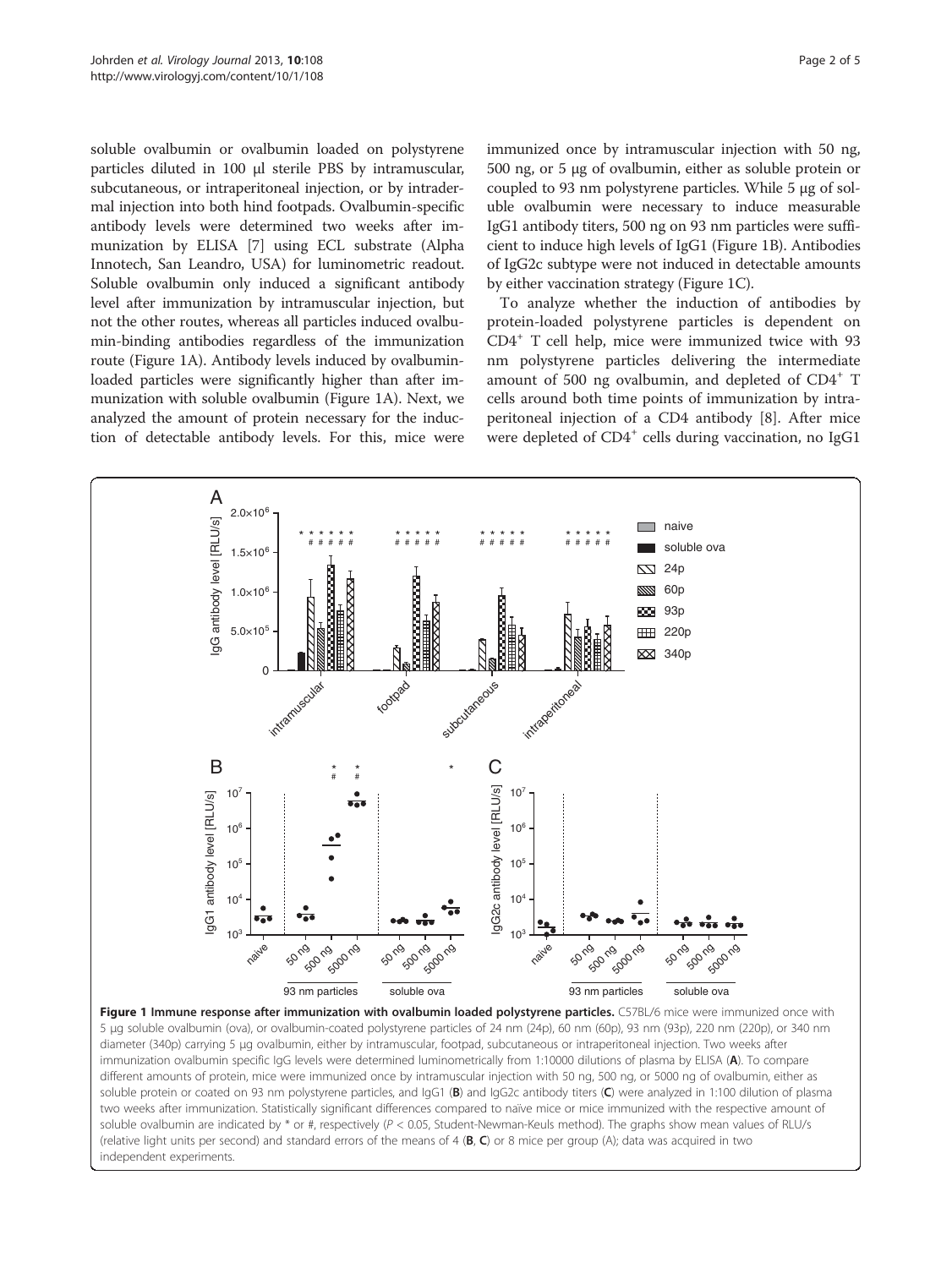<span id="page-2-0"></span>antibodies were detectable (data not shown), suggesting the necessity of CD4<sup>+</sup> T cell help for antibody induction.

Adenoviral vectors are very popular tools for vaccine development and they are known to be highly immunogenic [\[9](#page-4-0)]. We compared immune responses induced by polystyrene particles loaded with ovalbumin with an adenoviral ovalbumin expression-display vector; this Ad5 vector Ad.pIXova encodes a fusion protein of the capsid protein IX and ovalbumin, and hence displays ovalbumin on the particle [[5](#page-4-0)]. The ovalbumin content of Ad.pIXova was determined by ELISA to be 50 ng per  $10^{10}$  viral particles (vp; data not shown). To include a control for the influence of in vivo expression of ovalbumin from the adenoviral vector, a UV-inactivated [[10](#page-4-0)] Ad.pIXova (UV-AdpIXova) was included. Mice were immunized twice in a three-week interval by intradermal injection into the hind footpads with 50 ng soluble ovalbumin, 50 ng ovalbumin coupled to 24 nm, 93 nm, or 340 nm polystyrene particles, or  $10^{10}$  vp Ad.pIXova or

UV-Ad<sup>pIXova</sup>, equaling a protein delivery of 50 ng ovalbumin; immune responses were analyzed three weeks after the second immunization.

Immunization of mice with active or inactivated adenoviral vectors resulted in detectable levels of both IgG1 and IgG2c type ovalbumin-binding antibodies (Figure 2A and B). While the immunization with 50 ng soluble ovalbumin did not induce detectable antibodies of either subtype, mice immunized with polystyrene particles carrying the same amount of ovalbumin exhibited binding antibody responses of mainly IgG1 type, with the highest response in mice immunized with 93 nm particles, which showed levels similar to mice immunized with UV-AdpIXova.

For the analysis of cellular immune responses, splenocytes were isolated and restimulated in vitro with ovalbumin-derived peptides [\[11,12](#page-4-0)], and flow-cytometric analysis of intracellular cytokine levels was performed. The numbers of IFN $\gamma$  producing CD8<sup>+</sup> (Figure 2C) and



immunized twice by intradermal injection into the hind footpads with 50 ng soluble ovalbumin, ovalbumin-coated polystyrene particles of 24 nm (24p), 93 nm (93p) or 340 nm diameter (340p) carrying 50 ng ovalbumin, or 10<sup>10</sup> vp ovalbumin-displaying adenovirus Ad.plXova or UV-Ad<sup>pIXova</sup>. Three weeks after boost-immunization, ovalbumin binding IgG1 (A) and IgG2c antibody levels were analyzed from 1:100 dilutions of plasma (B). For analysis of cellular immune responses, spleen cells were isolated and restimulated in vitro with ovalbumin-specific peptides, and IFNy expression by CD8<sup>+</sup> (C) and CD4<sup>+</sup> T cells (D) was analyzed by flow cytometry. Statistically significant differences compared to naïve mice or mice immunized with soluble ovalbumin are indicated by  $*$  or #, respectively ( $P < 0.05$ , Student-Newman-Keuls method). The graphs show data of 8 mice per group that was acquired in two independent experiments, the bars indicate mean values.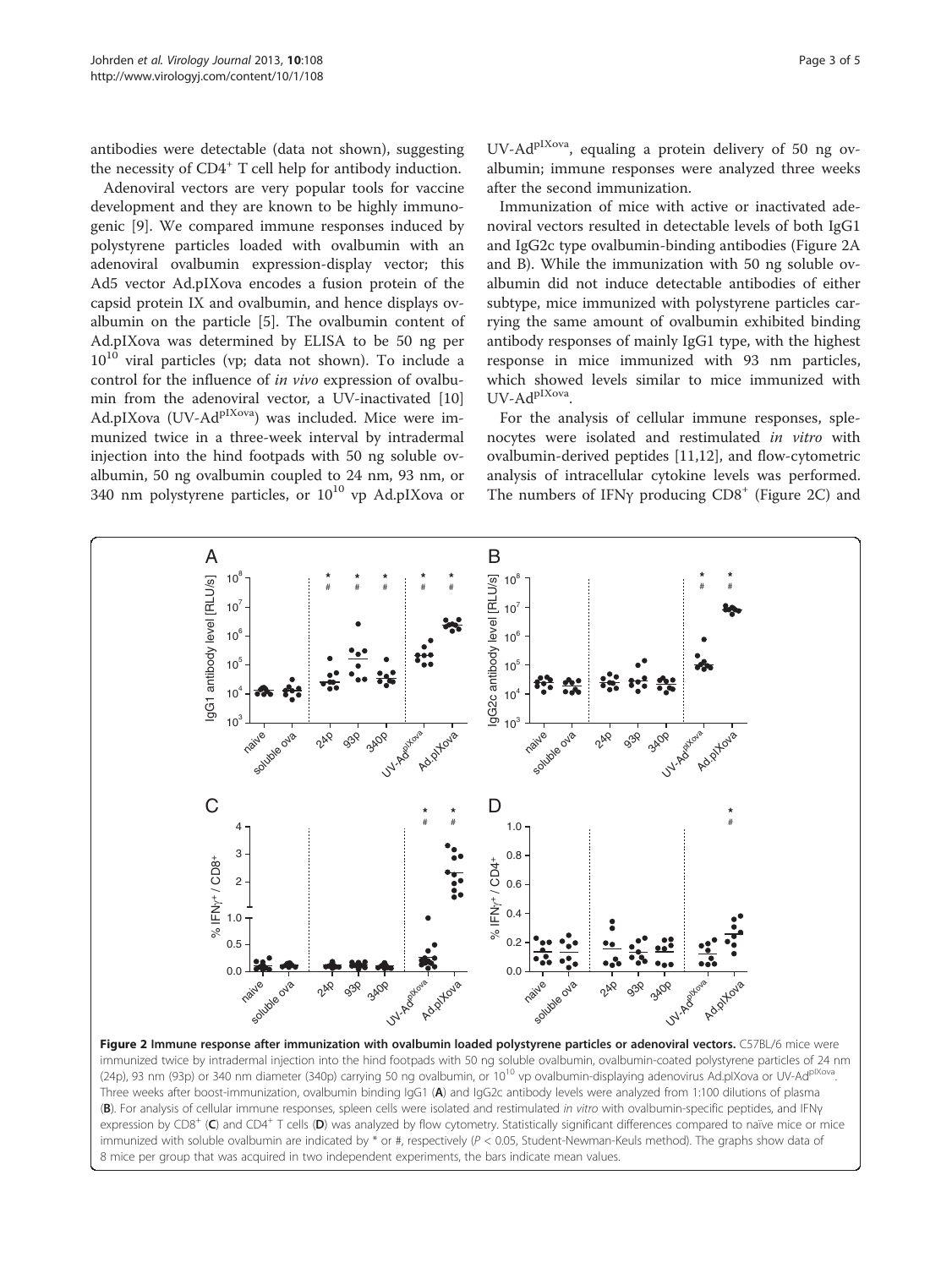CD4<sup>+</sup> T cells (Figure [2](#page-2-0)D) were highest in mice immunized with Ad.pIXova, and significantly lower when mice were immunized with the UV-inactivated UV-Ad<sup>pIXova</sup> or polystyrene particles carrying 50 ng ovalbumin. While there is a tendency to higher  $CDS<sup>+</sup> T$  cell levels in mice immunized with  $UV-AdP<sup>IXova</sup>$  than polystyrene particles, the levels are comparable in these groups and underline the importance of antigen expression by the Ad vector for strong CTL induction, as well as for induction of CD4<sup>+</sup> T cell responses, as was described before [[5\]](#page-4-0). A similar trend was observed when the concentration of IL4 was analyzed in the supernatant of restimulated splenocytes, although the levels were rather low in all groups (data not shown).

As no relevant cellular immunity was induced by polystyrene particle immunization, we wanted to further assess the immunogenicity of the particles, and analyzed activation of and interferon production by dendritic cells (DCs) after uptake of ovalbumin-loaded particles or adenoviral vectors. Some low degree of activation of DCs

was observed after loading with the largest, 220 nm and 340 nm polystyrene particles, whereas incubation with adenoviral particles led to DC activation comparable to stimulation with LPS (Figure 3A). Adenoviral particles also induced significant levels of interferon  $\alpha$  and interferon β, but DCs incubated with soluble ovalbumin or ovalbumin-coated polystyrene particles did not produce interferons (Figure 3B). These findings confirm the inert nature of the polystyrene particles.

Comparing the immune responses induced by adenovirus-based immunization with immune responses induced by polystyrene particles loaded with a high amount of protein, i.e. 5 μg, it can be observed that the antibody levels that can be reached by immunization with protein-coated 93 nm particles are actually comparable in strength. It has been reported before that the particle size determines the induced immune response (reviewed in [\[13](#page-4-0)]), and our findings confirm this, as the best antibody response was found for the 93 nm particles, while only the smallest, 24 nm particles, that can



lipopolysaccharide (LPS) was used as negative and positive controls, respectively. After 16 h co-incubation, cells were stained for expression of the activation markers CD80 and CD86 and analyzed by flow cytometry (A). Supernatants of the cells were analyzed by ELISA for interferon α and β concentrations (B). Statistically significant differences compared to untreated DCs are indicated by \* (P < 0.05, Student-Newman-Keuls method).